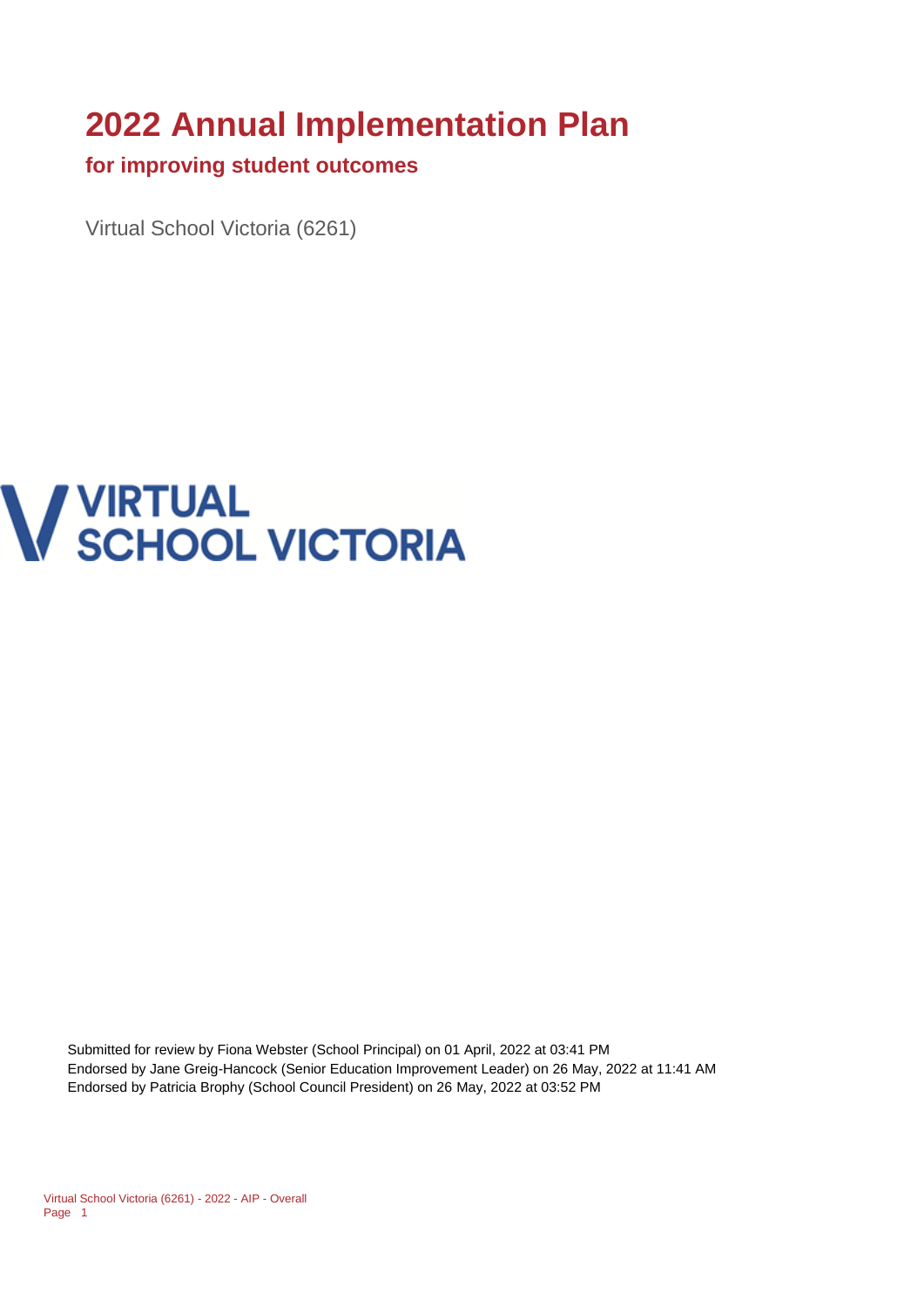## **Self-evaluation Summary - 2022**

|                                           | <b>FISO 2.0 Dimensions</b>                                                                                                                                                                                                       | <b>Self-evaluation Level</b> |
|-------------------------------------------|----------------------------------------------------------------------------------------------------------------------------------------------------------------------------------------------------------------------------------|------------------------------|
| <b>Teaching</b><br>and<br><b>Learning</b> | Documented teaching and learning program based on the Victorian<br>Curriculum and senior secondary pathways, incorporating extra-<br>curricula programs                                                                          |                              |
|                                           | Use of common and subject-specific high impact teaching and<br>learning strategies as part of a shared and responsive teaching and<br>learning model implemented through positive and supportive student-<br>staff relationships | Embedding                    |

| <b>Assessment</b> | Systematic use of assessment strategies and measurement practices<br>to obtain and provide feedback on student learning growth, attainment<br>and wellbeing capabilities | Embedding |
|-------------------|--------------------------------------------------------------------------------------------------------------------------------------------------------------------------|-----------|
|                   | Systematic use of data and evidence to drive the prioritisation,<br>development, and implementation of actions in schools and<br>classrooms.                             |           |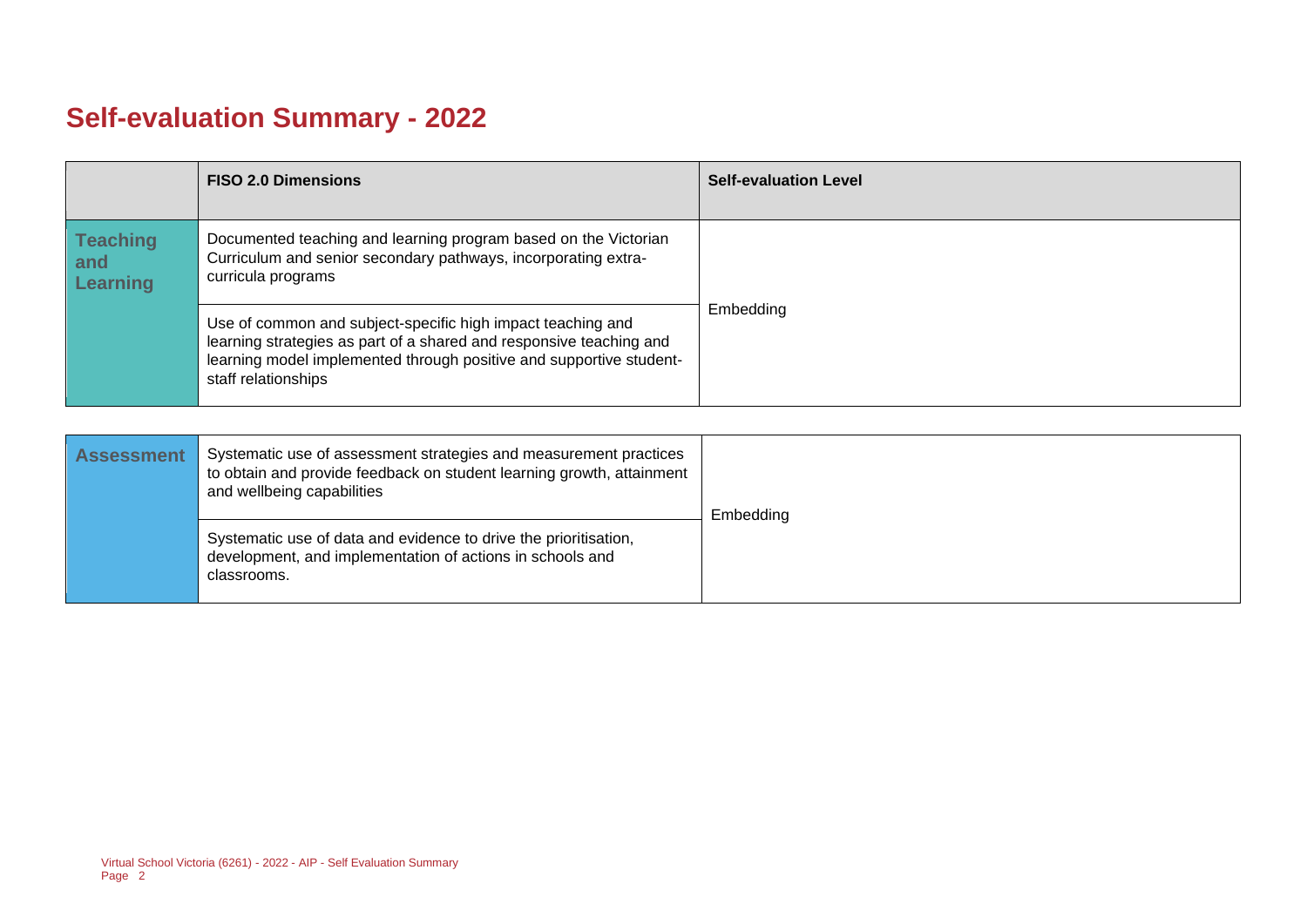| Leadership | The strategic direction and deployment of resources to create and<br>reflect shared goals and values; high expectations; and a positive,<br>safe and orderly learning environment | Embedding |
|------------|-----------------------------------------------------------------------------------------------------------------------------------------------------------------------------------|-----------|
|            | Shared development of a culture of respect and collaboration with<br>positive and supportive relationships between students and staff at the<br>core                              |           |

| <b>Engagement</b> | Activation of student voice and agency, including in leadership and<br>learning, to strengthen students' participation and engagement in<br>school                                    | Embedding |
|-------------------|---------------------------------------------------------------------------------------------------------------------------------------------------------------------------------------|-----------|
|                   | Strong relationships and active partnerships between schools and<br>families/carers, communities, and organisations to strengthen<br>students' participation and engagement in school |           |

| <b>Support</b> | Responsive, tiered and contextualised approaches and strong<br>relationships to support student learning, wellbeing and inclusion                                         |          |
|----------------|---------------------------------------------------------------------------------------------------------------------------------------------------------------------------|----------|
|                | Effective use of resources and active partnerships with families/carers,<br>specialist providers and community organisations to provide<br>responsive support to students | Evolving |

| <b>Enter your reflective comments</b> | The self-evaluation process has highlighted the increased opportunities students had in 2021 to participate in synchronous<br>(live) virtual learning and engagement opportunities. Significant progress has been made in creating a sense of a school<br>community. |
|---------------------------------------|----------------------------------------------------------------------------------------------------------------------------------------------------------------------------------------------------------------------------------------------------------------------|
|                                       | The curriculum program for VCE students and students who need learning support or extension has expanded.<br>Throughout the lockdown periods continuity of learning was maintained for students and staff.                                                           |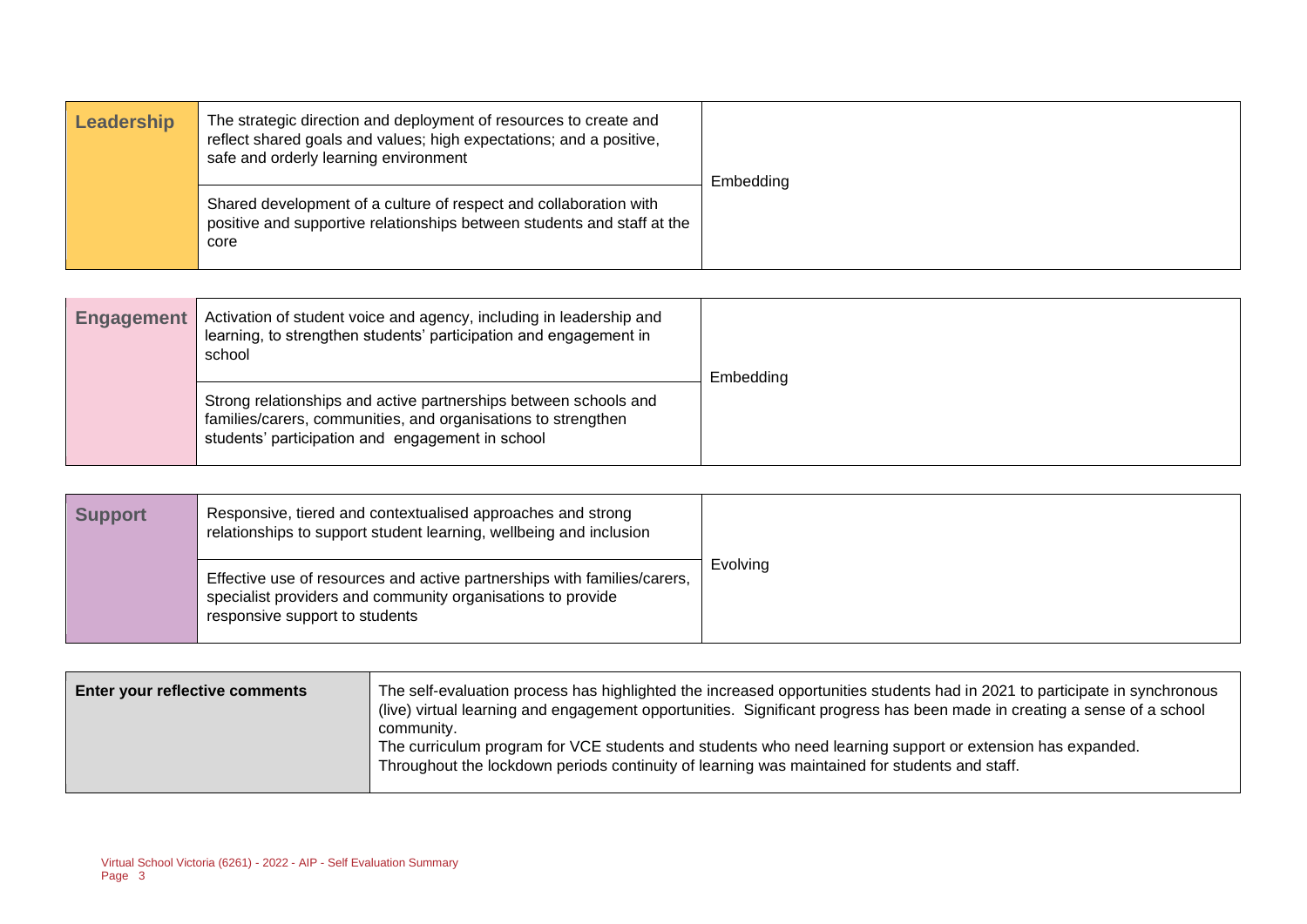| <b>Considerations for 2022</b>   | Further expansion of the SEL program, the Learner Support program and Middle Years timetabled classes will occur.<br>Teacher shortages may impact on the further development of some programs and the Collaborative Learning (PLC)<br>process. |
|----------------------------------|------------------------------------------------------------------------------------------------------------------------------------------------------------------------------------------------------------------------------------------------|
| Documents that support this plan |                                                                                                                                                                                                                                                |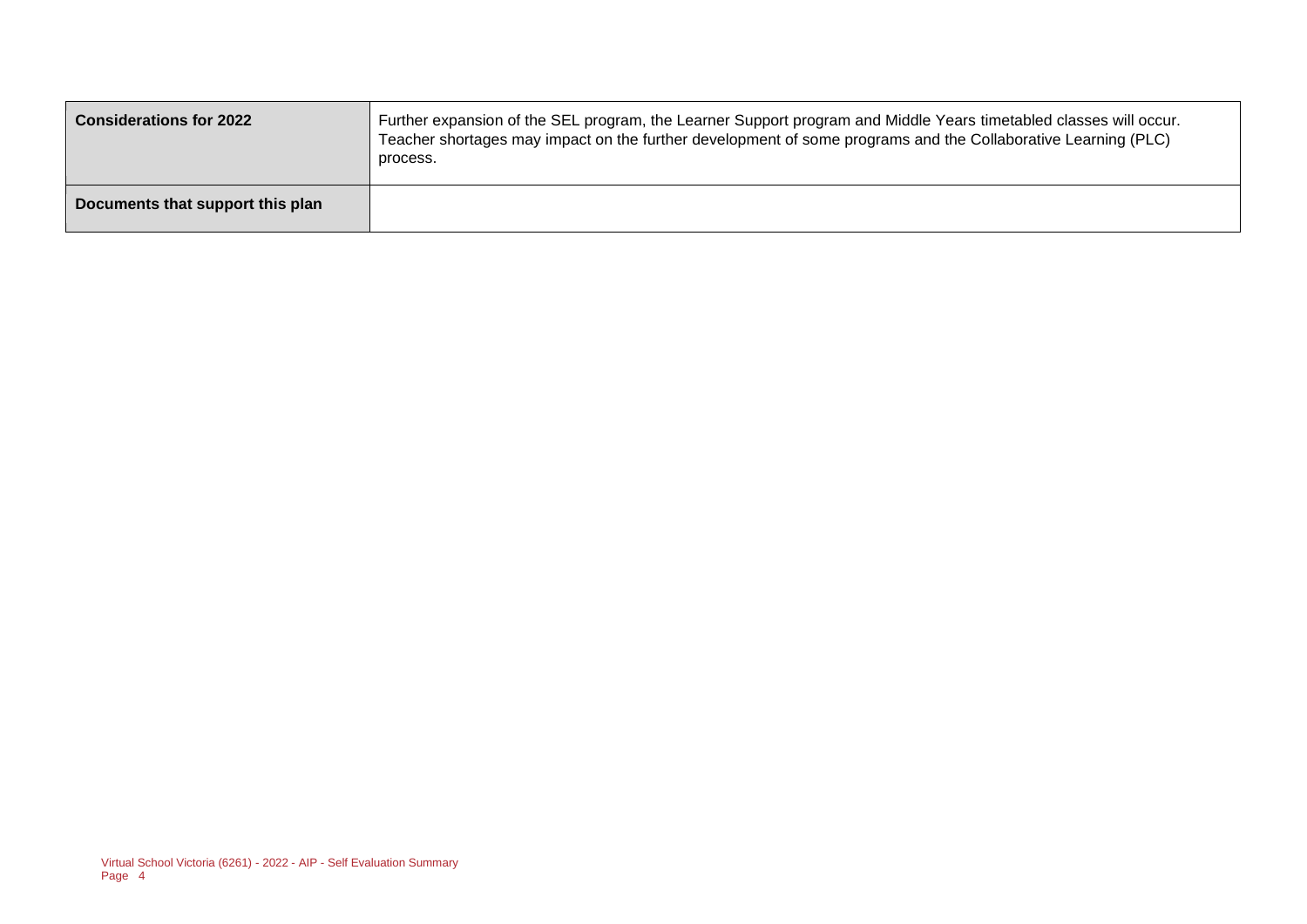## **SSP Goals Targets and KIS**

| Goal 1                                                  | <b>2022 Priorities Goal</b><br><br><br>Some of our students have thrived in the remote learning environment, others have maintained their learning progress,<br>and some need extra learning and wellbeing support despite the best efforts of their teachers and families. In 2022 we will<br>continue to focus on student learning - with an increased focus on numeracy - and student wellbeing through the 2022<br>Priorities Goal, a learning Key Improvement Strategy and a wellbeing Key Improvement Strategy. We will teach and<br>support each student at their point of need and in line with FISO. |
|---------------------------------------------------------|---------------------------------------------------------------------------------------------------------------------------------------------------------------------------------------------------------------------------------------------------------------------------------------------------------------------------------------------------------------------------------------------------------------------------------------------------------------------------------------------------------------------------------------------------------------------------------------------------------------|
| Target 1.1                                              | Support for the 2022 Priorities                                                                                                                                                                                                                                                                                                                                                                                                                                                                                                                                                                               |
| Key Improvement Strategy 1.a<br>Priority 2022 Dimension | Learning - Support both those who need extra support and those who have thrived to continue to extend their learning,<br>especially in numeracy                                                                                                                                                                                                                                                                                                                                                                                                                                                               |
| Key Improvement Strategy 1.b<br>Priority 2022 Dimension | Wellbeing - Effectively mobilise available resources to support students' wellbeing and mental health, especially the most<br>vulnerable                                                                                                                                                                                                                                                                                                                                                                                                                                                                      |
| Goal 2                                                  | Improve student learning outcomes                                                                                                                                                                                                                                                                                                                                                                                                                                                                                                                                                                             |
| Target 2.1                                              | By 2022, for 75% of Year 5, 7 and 9 students to meet their learning goals in their individual learning plan each year.                                                                                                                                                                                                                                                                                                                                                                                                                                                                                        |
|                                                         | In 2018 38% of Year 5, 7 and 9 students met their learning goals in their Customised Learning Porgrams.                                                                                                                                                                                                                                                                                                                                                                                                                                                                                                       |
| Target 2.2                                              | By 2022, for VCE satisfactory completion for students who remained enrolled and complete the Unit of Study, to increase<br>for non-school based enrolments from 79% (2019) to 84% and for school-based students from 92% (2019) to 97%                                                                                                                                                                                                                                                                                                                                                                        |
| Target 2.3                                              | By 2022 the iNACOL teacher survey to show an increase in synchronous activity from 71.9% (2018) to 95% (2020)                                                                                                                                                                                                                                                                                                                                                                                                                                                                                                 |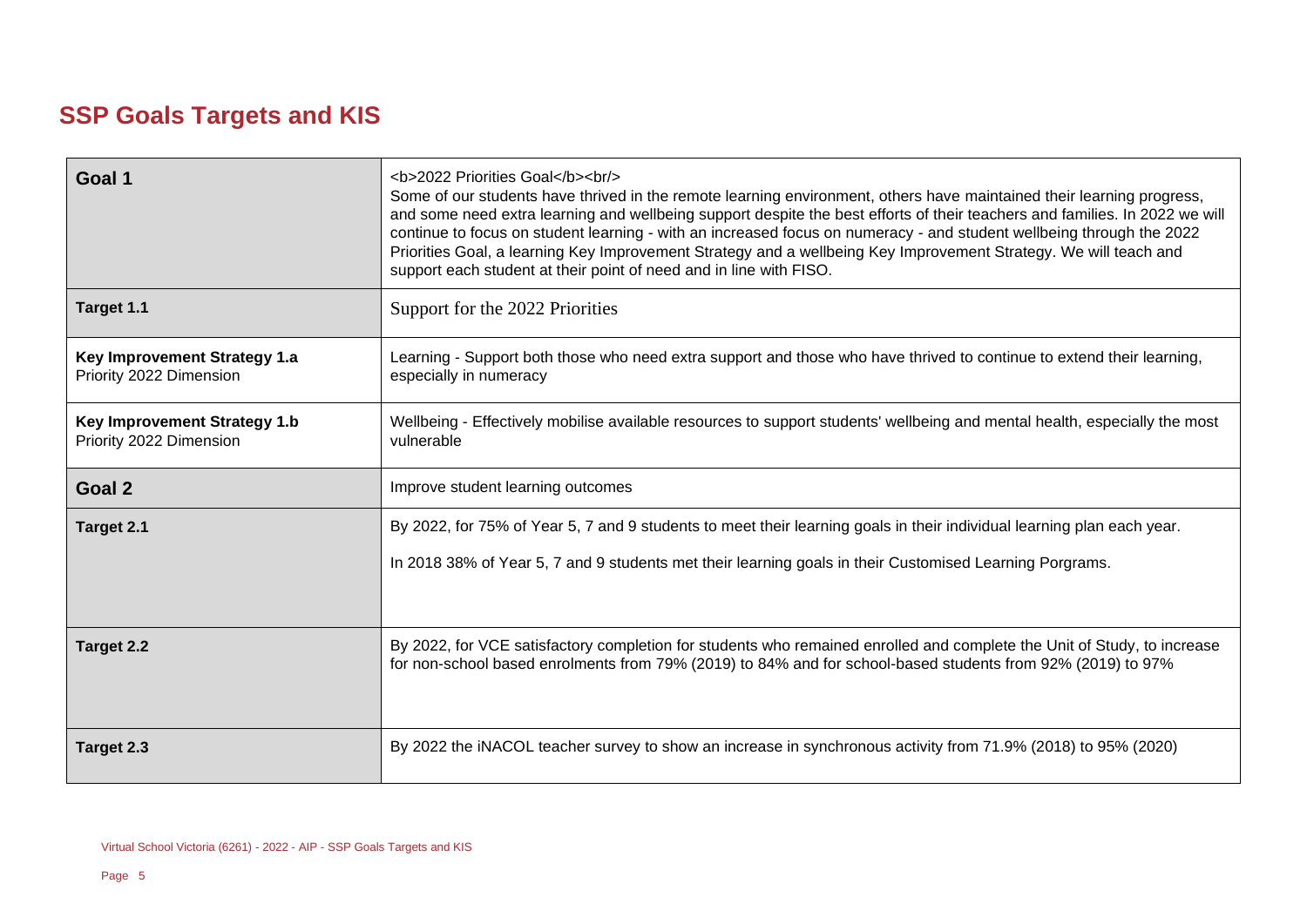| Target 2.4                                                                 | By 2022 increase the positive endorsement for School Staff Survey Prin/Teach:                                                                 |
|----------------------------------------------------------------------------|-----------------------------------------------------------------------------------------------------------------------------------------------|
|                                                                            |                                                                                                                                               |
|                                                                            | Guaranteed and viable curriculum from 62.2 per cent to 70.2 per cent                                                                          |
|                                                                            | Teacher collaboration from 59.6 per cent to 67.6 per cent                                                                                     |
|                                                                            | Instructional leadership from 41.8 per cent to 49.8 per cent                                                                                  |
|                                                                            | Use pedagogical model from 71.7 per cent to 75.7 per cent                                                                                     |
|                                                                            |                                                                                                                                               |
| <b>Key Improvement Strategy 2.a</b><br><b>Building practice excellence</b> | Embed the VSV pedagogical model for online learning through synchronous and asynchronous development and delivery<br>of teaching and learning |
| <b>Key Improvement Strategy 2.b</b><br><b>Building practice excellence</b> | Build teacher capacity to collaboratively develop and deliver synchronous and asynchronous learning                                           |
| <b>Key Improvement Strategy 2.c</b><br>Curriculum planning and assessment  | Support teachers to place student needs at the centre of program planning and delivery through differentiation and data<br>literacy           |
| Goal 3                                                                     | Improve student engagement                                                                                                                    |
| Target 3.1                                                                 | By 2022 increase the positive endorsement in the AToS for whole school:                                                                       |
|                                                                            | Sense of connectedness from 62 per cent 68 per cent                                                                                           |
|                                                                            | Student voice and agency from 45 per 51 per cent                                                                                              |
|                                                                            | Self-regulation and goal setting from 74 per cent 80 per cent                                                                                 |
|                                                                            | Stimulated Learning from 61 per cent to 67 per cent                                                                                           |
|                                                                            |                                                                                                                                               |

Г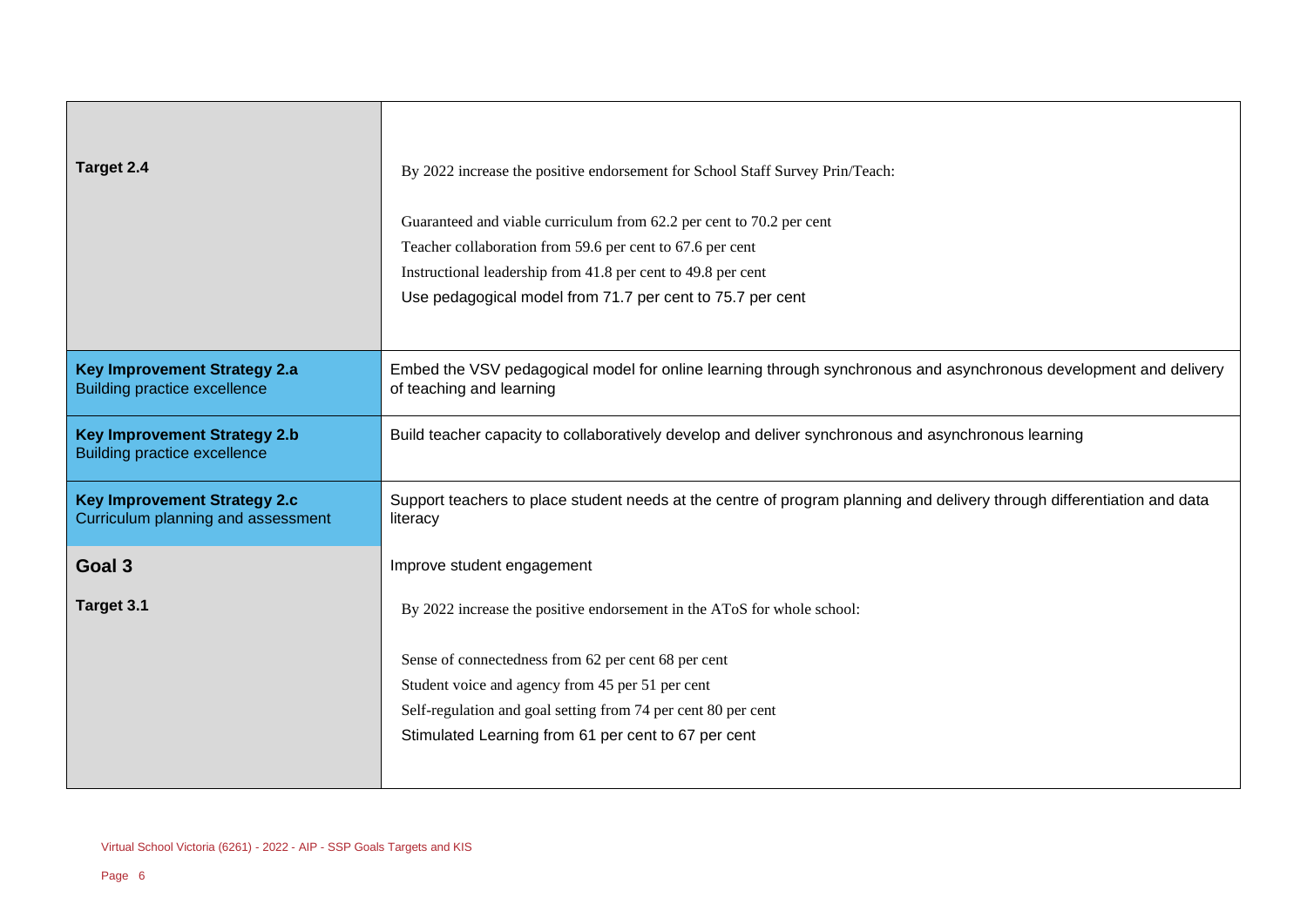| Target 3.2 | By 2022 increase the positive endorsement for School Staff Survey Prin/Teacher:                                                                                                  |
|------------|----------------------------------------------------------------------------------------------------------------------------------------------------------------------------------|
|            | Promote student ownership of learning goals from 60.4 per cent 68.4%<br>Stimulated Learning from 55 per cent to 63 per cent                                                      |
| Target 3.3 | By 2022 increase the positive endorsement for Parent Opinion Survey:                                                                                                             |
|            | Student voice and agency from 81 per cent to 84 per cent<br>Stimulated Learning Environment from 81 per cent 84 per cent<br>School connectedness from 72 per cent to 75 per cent |
| Target 3.4 | Improve student attendance at scheduled synchronous online classes and related student activity based on baseline data<br>2019.                                                  |
|            | In 2019 scheduled synchronous classes were conducted in the Yera 8 is Great Pilot Program:                                                                                       |
|            | 53 per cent attended English online classes                                                                                                                                      |
|            | 43 per cent attended Mathematics, Science and Health/PE online classes                                                                                                           |
|            | 25 per cent attended Humanities online classes                                                                                                                                   |
|            | 22 per cent attended Art online classes                                                                                                                                          |
|            | 17 per cent attended Design Technology online classes                                                                                                                            |
|            |                                                                                                                                                                                  |
|            |                                                                                                                                                                                  |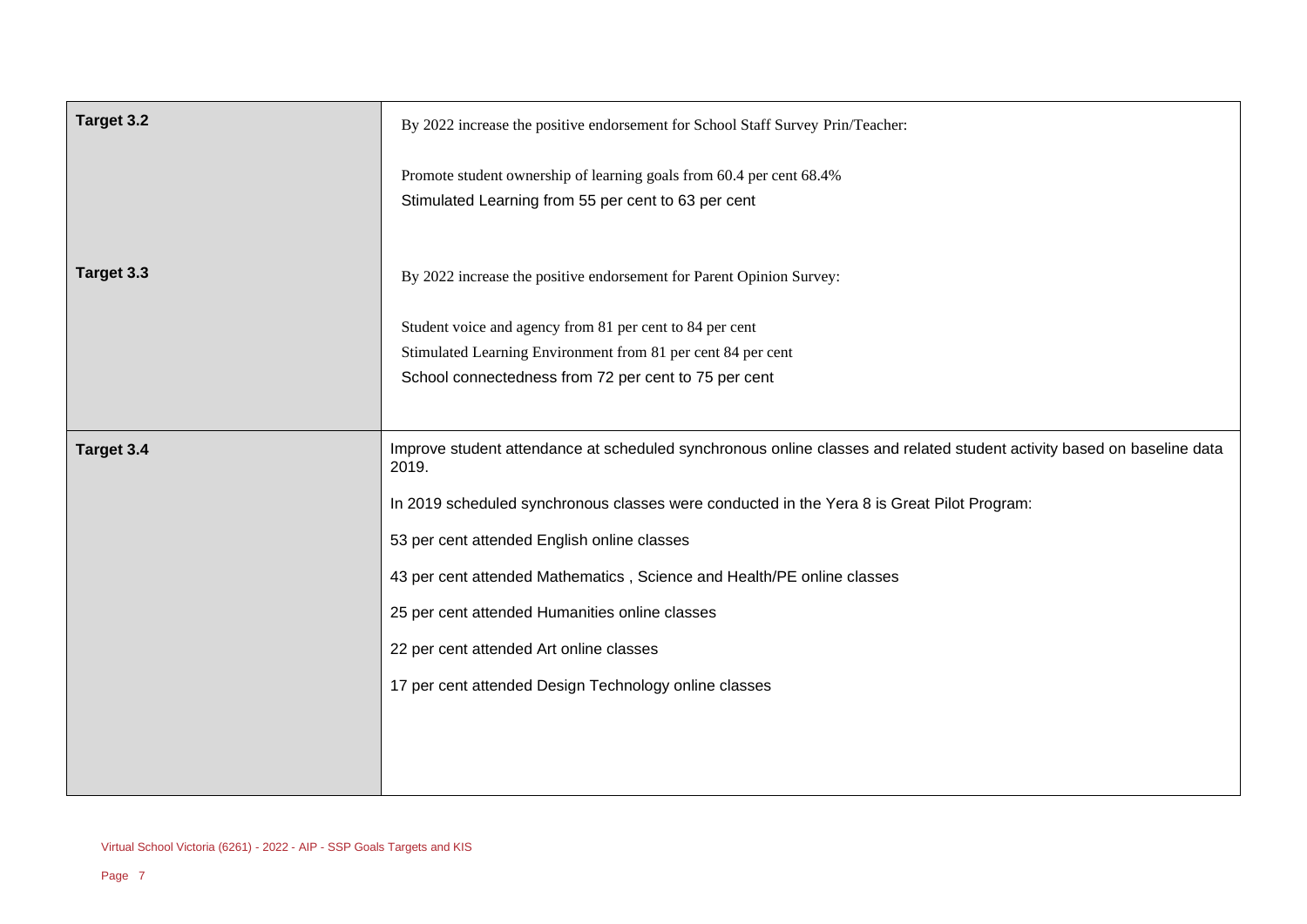| <b>Key Improvement Strategy 3.a</b><br>Curriculum planning and assessment                | Embed a whole school approach to the development and assessment of Individual Learning Plans       |
|------------------------------------------------------------------------------------------|----------------------------------------------------------------------------------------------------|
| <b>Key Improvement Strategy 3.b</b><br>Empowering students and building school<br>pride  | Strengthen opportunities for student agency, voice and leadership                                  |
| <b>Key Improvement Strategy 3.c</b><br>Evidence-based high-impact teaching<br>strategies | Expand the blended model of synchronous and asynchronous learning                                  |
| Goal 4                                                                                   | Improve student wellbeing                                                                          |
| Target 4.1                                                                               | By 2022 increase the positive endorsement in the AToS for whole school:                            |
|                                                                                          | Resilience 65 from per cent to 70 per cent                                                         |
|                                                                                          | Teacher concern from 36 per cent 42 per cent                                                       |
|                                                                                          | Advocate at school from 53 per cent to 59 per cent                                                 |
|                                                                                          |                                                                                                    |
| Target 4.2                                                                               | By 2022 increase the positive endorsement for School Staff Survey Prin /Teacher                    |
|                                                                                          | Trust in students and parents 39.9 per cent to 47.9 per cent                                       |
|                                                                                          |                                                                                                    |
| <b>Key Improvement Strategy 4.a</b><br><b>Health and wellbeing</b>                       | Build a whole school approach to the development of the social and emotional wellbeing of students |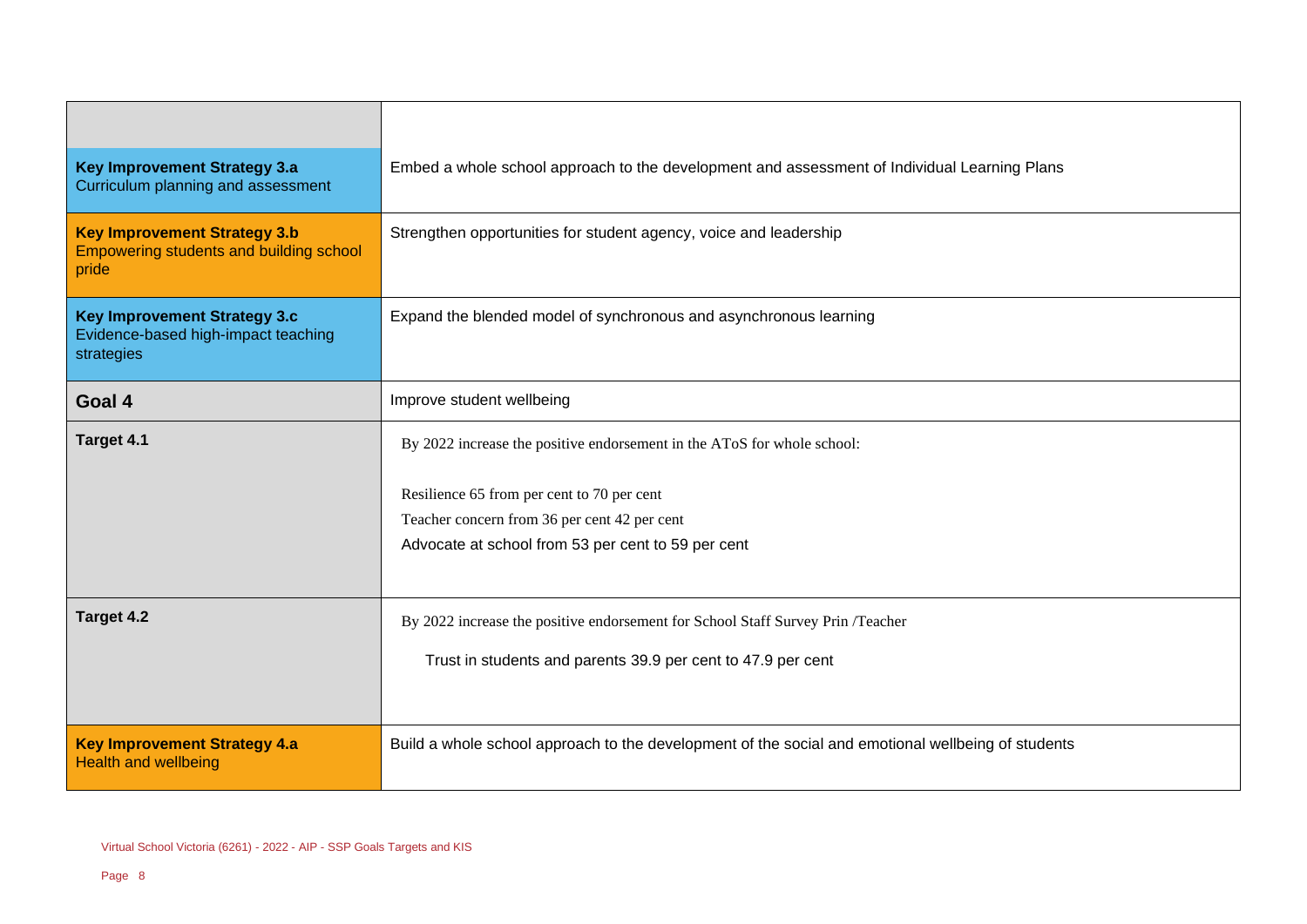| <b>Key Improvement Strategy 4.b</b><br>Health and wellbeing        | Implement the social and emotional learning curriculum                |
|--------------------------------------------------------------------|-----------------------------------------------------------------------|
| <b>Key Improvement Strategy 4.c</b><br><b>Building communities</b> | Build community partnerships to support and promote student wellbeing |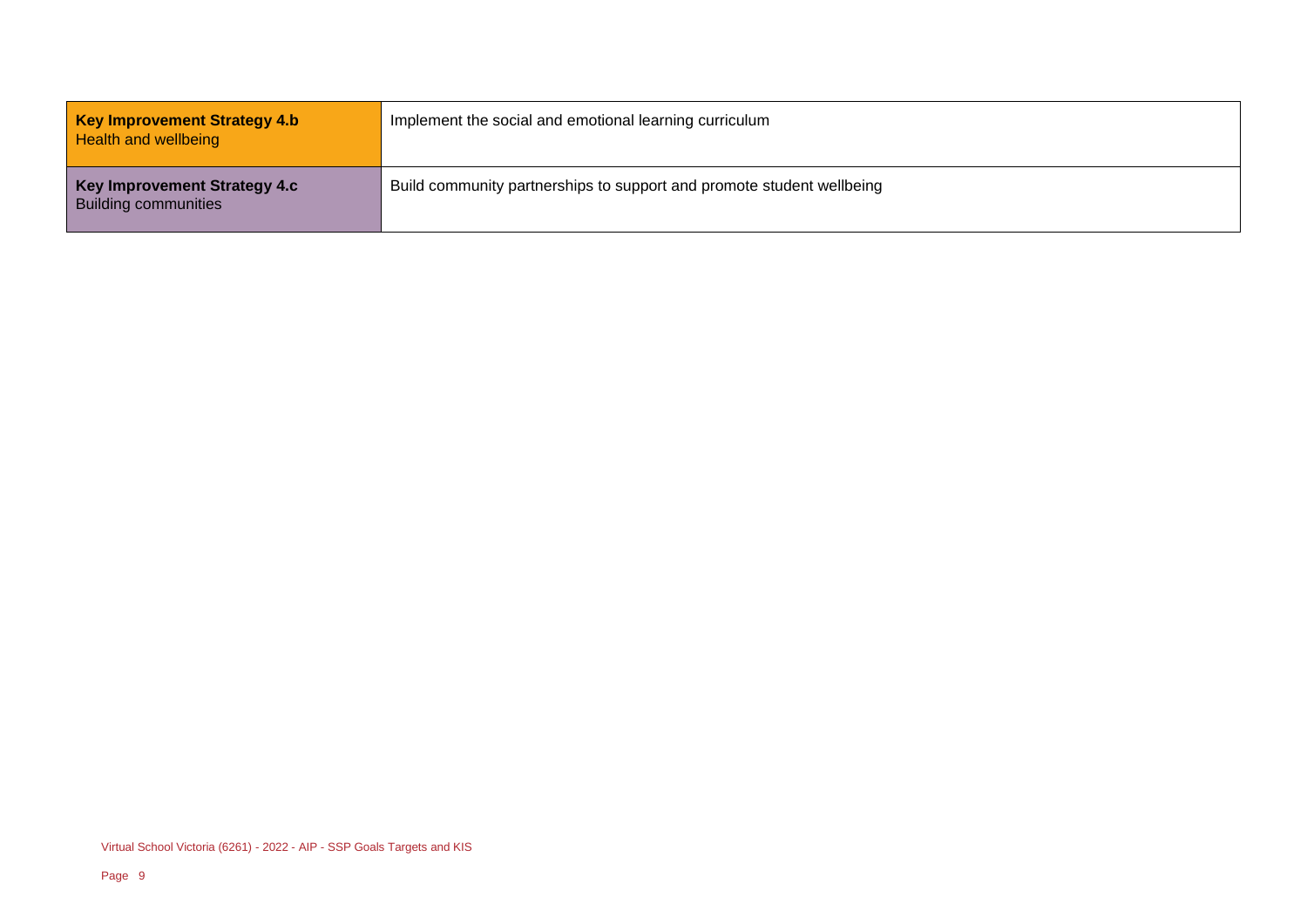## **Select Annual Goals and KIS**

| <b>Four Year Strategic Goals</b>                                                                                                                                                              | Is this<br>selected for<br>focus this<br>year? | <b>Four Year Strategic Targets</b>                                                                                                                                                                                                      | 12 month target<br>The 12 month target is an incremental step<br>towards meeting the 4-year target, using the<br>same data set. |
|-----------------------------------------------------------------------------------------------------------------------------------------------------------------------------------------------|------------------------------------------------|-----------------------------------------------------------------------------------------------------------------------------------------------------------------------------------------------------------------------------------------|---------------------------------------------------------------------------------------------------------------------------------|
| <b>2022 Priorities Goal</b><br><br><br>Some of our students have thrived in<br>the remote learning environment,<br>others have maintained their learning<br>progress, and some need extra<br> | Yes                                            | Support for the 2022 Priorities                                                                                                                                                                                                         | To successfully complete the Key<br>Improvement Strategies for 2022 focused<br>on learning and wellbeing support.               |
| Improve student learning outcomes                                                                                                                                                             | No                                             | By 2022, for 75% of Year 5, 7 and 9 students to meet their learning<br>goals in their individual learning plan each year.<br>In 2018 38% of Year 5, 7 and 9 students met their learning goals in<br>their Customised Learning Porgrams. |                                                                                                                                 |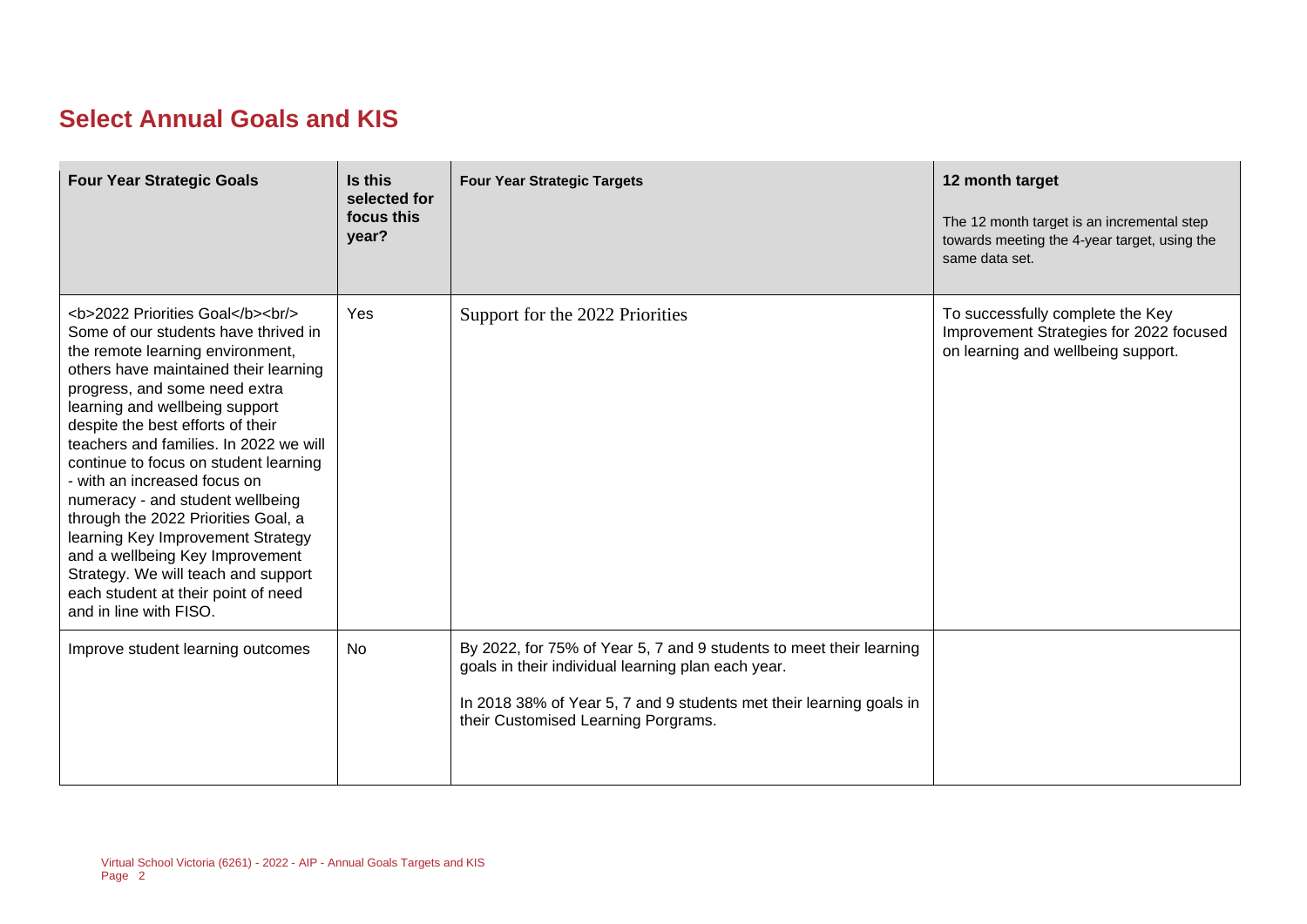|                            |    | By 2022, for VCE satisfactory completion for students who<br>remained enrolled and complete the Unit of Study, to increase for<br>non-school based enrolments from 79% (2019) to 84% and for<br>school-based students from 92% (2019) to 97% |  |
|----------------------------|----|----------------------------------------------------------------------------------------------------------------------------------------------------------------------------------------------------------------------------------------------|--|
|                            |    | By 2022 the iNACOL teacher survey to show an increase in<br>synchronous activity from 71.9% (2018) to 95% (2020)                                                                                                                             |  |
|                            |    | By 2022 increase the positive endorsement for School Staff Survey<br>Prin/Teach:                                                                                                                                                             |  |
|                            |    | Guaranteed and viable curriculum from 62.2 per cent to 70.2 per cent                                                                                                                                                                         |  |
|                            |    | Teacher collaboration from 59.6 per cent to 67.6 per cent                                                                                                                                                                                    |  |
|                            |    | Instructional leadership from 41.8 per cent to 49.8 per cent                                                                                                                                                                                 |  |
|                            |    | Use pedagogical model from 71.7 per cent to 75.7 per cent                                                                                                                                                                                    |  |
| Improve student engagement | No | By 2022 increase the positive endorsement in the AToS for whole school:                                                                                                                                                                      |  |
|                            |    | Sense of connectedness from 62 per cent 68 per cent                                                                                                                                                                                          |  |
|                            |    | Student voice and agency from 45 per 51 per cent                                                                                                                                                                                             |  |
|                            |    | Self-regulation and goal setting from 74 per cent 80 per cent                                                                                                                                                                                |  |
|                            |    | Stimulated Learning from 61 per cent to 67 per cent                                                                                                                                                                                          |  |
|                            |    |                                                                                                                                                                                                                                              |  |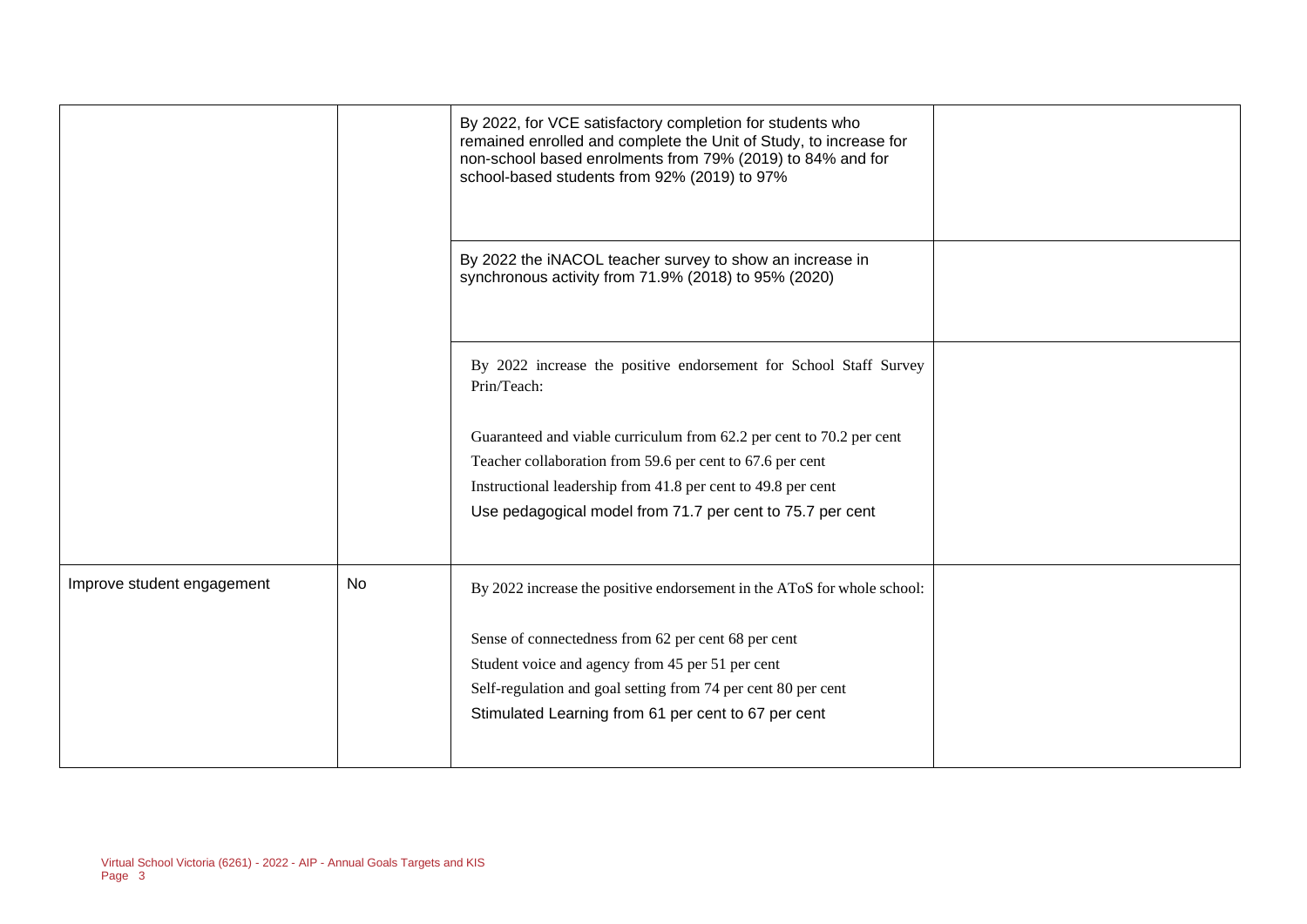| By 2022 increase the positive endorsement for School Staff Survey<br>Prin/Teacher:                                                                                               |  |
|----------------------------------------------------------------------------------------------------------------------------------------------------------------------------------|--|
| Promote student ownership of learning goals from 60.4 per cent 68.4%<br>Stimulated Learning from 55 per cent to 63 per cent                                                      |  |
| By 2022 increase the positive endorsement for Parent Opinion Survey:                                                                                                             |  |
| Student voice and agency from 81 per cent to 84 per cent<br>Stimulated Learning Environment from 81 per cent 84 per cent<br>School connectedness from 72 per cent to 75 per cent |  |
| Improve student attendance at scheduled synchronous<br>online classes and related student activity based on baseline data<br>2019.                                               |  |
| In 2019 scheduled synchronous classes were conducted in the<br>Yera 8 is Great Pilot Program:                                                                                    |  |
| 53 per cent attended English online classes                                                                                                                                      |  |
| 43 per cent attended Mathematics, Science and Health/PE online<br>classes                                                                                                        |  |
| 25 per cent attended Humanities online classes                                                                                                                                   |  |
| 22 per cent attended Art online classes                                                                                                                                          |  |
| 17 per cent attended Design Technology online classes                                                                                                                            |  |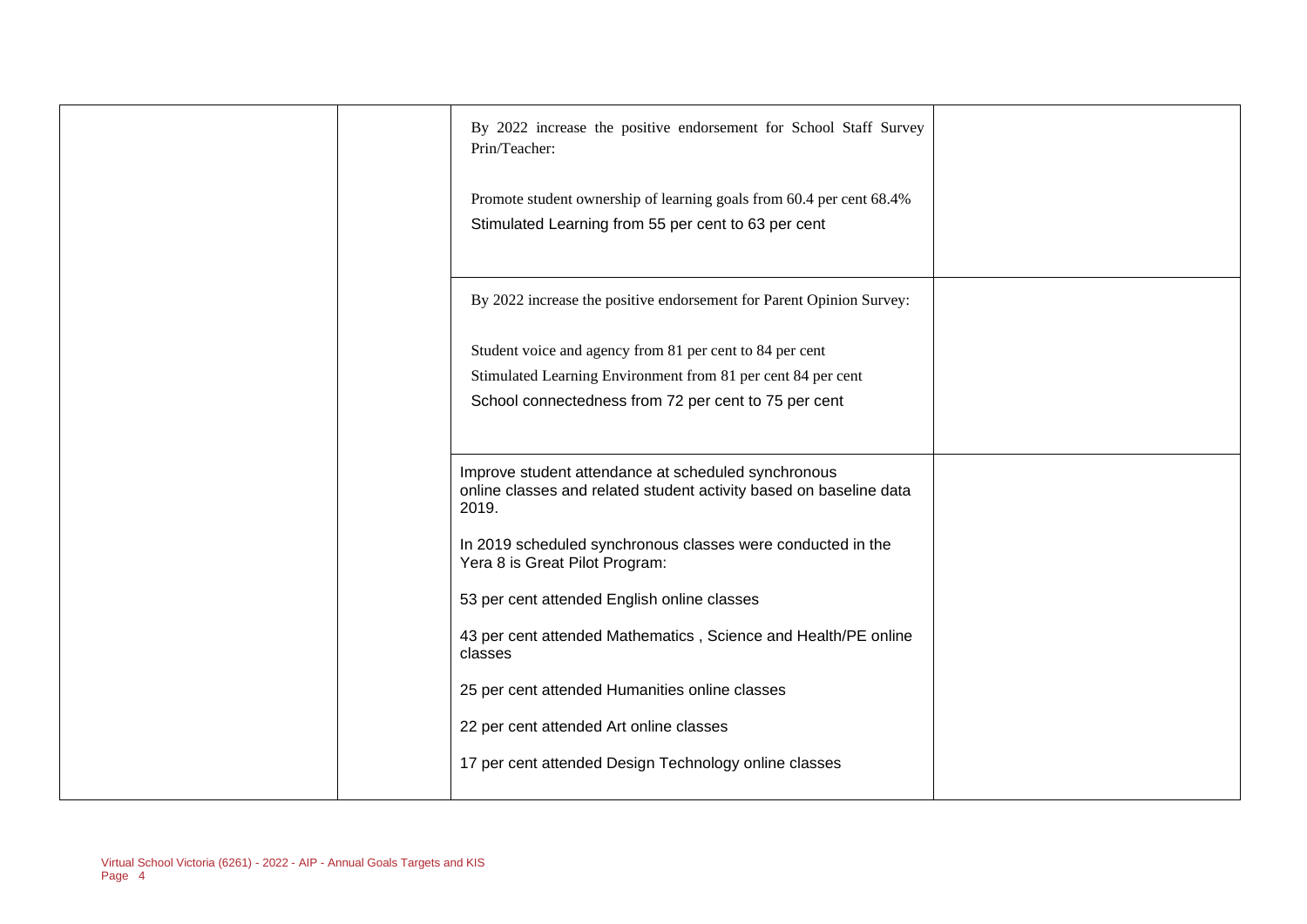| Improve student wellbeing | No | By 2022 increase the positive endorsement in the AToS for whole school:<br>Resilience 65 from per cent to 70 per cent<br>Teacher concern from 36 per cent 42 per cent<br>Advocate at school from 53 per cent to 59 per cent |  |
|---------------------------|----|-----------------------------------------------------------------------------------------------------------------------------------------------------------------------------------------------------------------------------|--|
|                           |    | By 2022 increase the positive endorsement for School Staff Survey Prin<br>/Teacher<br>Trust in students and parents 39.9 per cent to 47.9 per cent                                                                          |  |

| Goal 1                            | <b>2022 Priorities Goal</b><br><br><br>Some of our students have thrived in the remote learning environment, others have maintained their learning progress, and<br>some need extra learning and wellbeing support despite the best efforts of their teachers and families. In 2022 we will continue<br>to focus on student learning - with an increased focus on numeracy - and student wellbeing through the 2022 Priorities Goal, a<br>learning Key Improvement Strategy and a wellbeing Key Improvement Strategy. We will teach and support each student at<br>their point of need and in line with FISO. |  |  |
|-----------------------------------|---------------------------------------------------------------------------------------------------------------------------------------------------------------------------------------------------------------------------------------------------------------------------------------------------------------------------------------------------------------------------------------------------------------------------------------------------------------------------------------------------------------------------------------------------------------------------------------------------------------|--|--|
| 12 Month Target 1.1               | To successfully complete the Key Improvement Strategies for 2022 focused on learning and wellbeing support.                                                                                                                                                                                                                                                                                                                                                                                                                                                                                                   |  |  |
| <b>Key Improvement Strategies</b> | Is this KIS selected for focus this<br>year?                                                                                                                                                                                                                                                                                                                                                                                                                                                                                                                                                                  |  |  |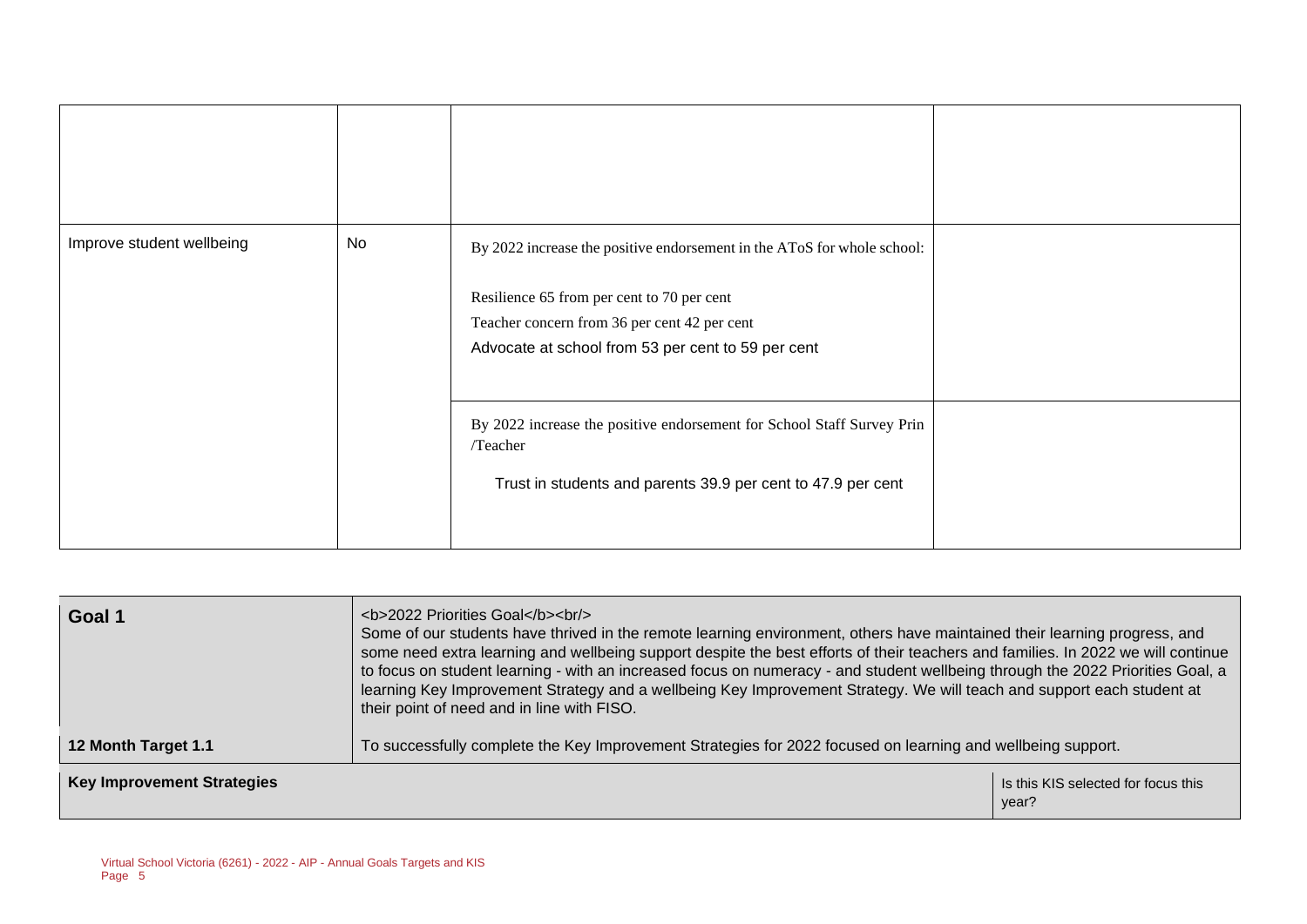| KIS <sub>1</sub><br>Priority 2022 Dimension                                                                                                                                                                                                                                               | Learning - Support both those who need extra support and those who have thrived to<br>continue to extend their learning, especially in numeracy | Yes |
|-------------------------------------------------------------------------------------------------------------------------------------------------------------------------------------------------------------------------------------------------------------------------------------------|-------------------------------------------------------------------------------------------------------------------------------------------------|-----|
| KIS 2<br>Priority 2022 Dimension                                                                                                                                                                                                                                                          | Wellbeing - Effectively mobilise available resources to support students' wellbeing and<br>mental health, especially the most vulnerable        | Yes |
| Explain why the school has selected this<br>KIS as a focus for this year. Please make<br>reference to the self-evaluation, relevant<br>school data, the progress against School<br>Strategic Plan (SSP) goals, targets, and the<br>diagnosis of issues requiring particular<br>attention. | Please leave this field empty. Schools are not required to provide a rationale as this is in line with system priorities for 2022.              |     |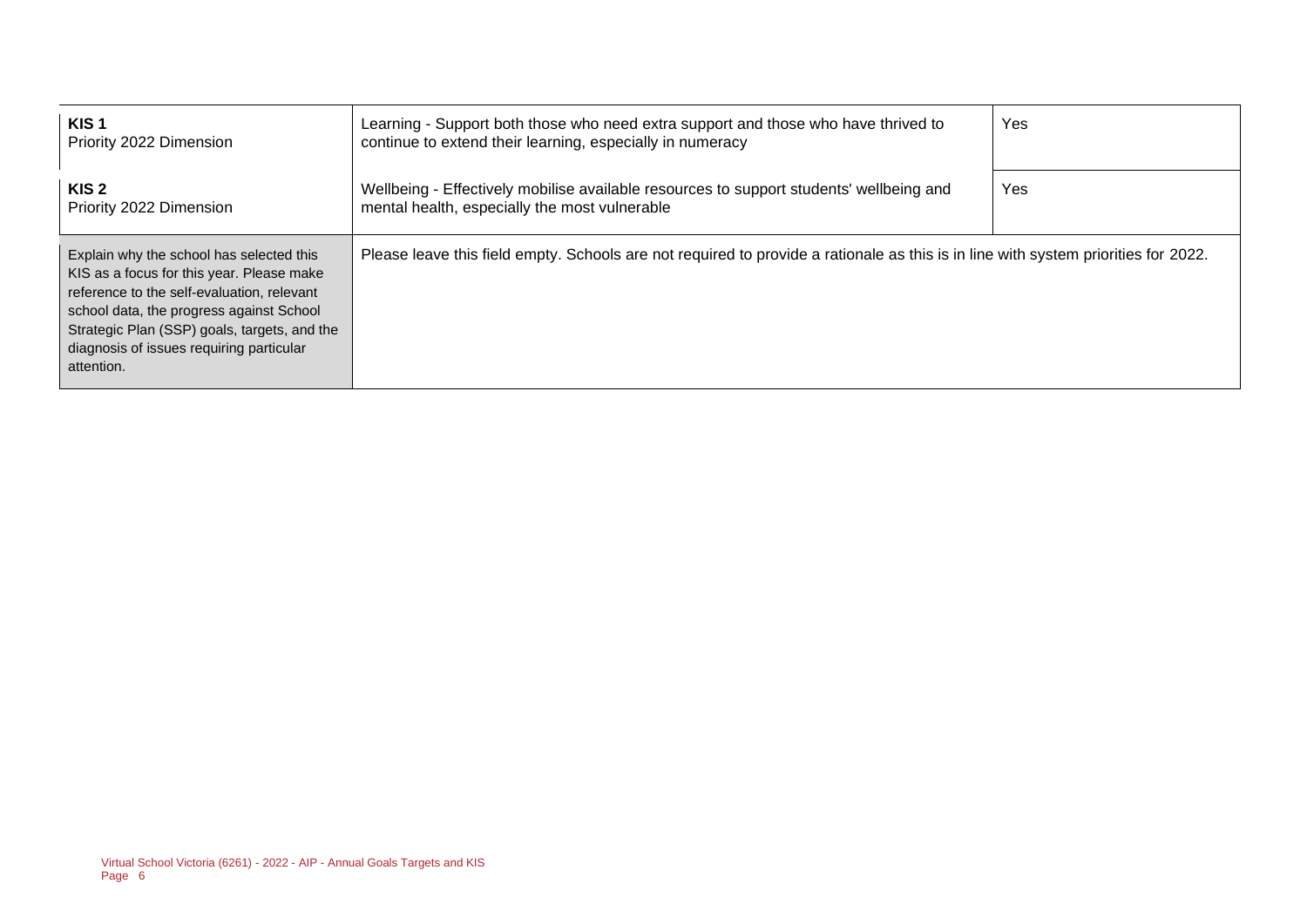## **Define Actions, Outcomes and Activities**

| Goal 1                                                                                                                 | 2022 Priorities Goal<br>Some of our students have thrived in the remote learning environment, others have maintained their learning progress, and some<br>need extra learning and wellbeing support despite the best efforts of their teachers and families. In 2022 we will continue to focus on<br>student learning - with an increased focus on numeracy - and student wellbeing through the 2022 Priorities Goal, a learning Key<br>Improvement Strategy and a wellbeing Key Improvement Strategy. We will teach and support each student at their point of need and<br>in line with FISO. |                                                                                                                                     |                        |                                  |                                                 |
|------------------------------------------------------------------------------------------------------------------------|------------------------------------------------------------------------------------------------------------------------------------------------------------------------------------------------------------------------------------------------------------------------------------------------------------------------------------------------------------------------------------------------------------------------------------------------------------------------------------------------------------------------------------------------------------------------------------------------|-------------------------------------------------------------------------------------------------------------------------------------|------------------------|----------------------------------|-------------------------------------------------|
| 12 Month Target 1.1                                                                                                    |                                                                                                                                                                                                                                                                                                                                                                                                                                                                                                                                                                                                | To successfully complete the Key Improvement Strategies for 2022 focused on learning and wellbeing support.                         |                        |                                  |                                                 |
| KIS <sub>1</sub><br>Priority 2022 Dimension                                                                            | numeracy                                                                                                                                                                                                                                                                                                                                                                                                                                                                                                                                                                                       | Learning - Support both those who need extra support and those who have thrived to continue to extend their learning, especially in |                        |                                  |                                                 |
| <b>Actions</b>                                                                                                         | Provide numeracy support through the implementation of the Tutor Learning Initiative for students who have Individual Education<br>Plans and numeracy support needs, utilising Maths Mastery and Mathspace programs.<br>Implement the new High-ability policy for students with demonstrated learning growth two or more years above their indicative level.                                                                                                                                                                                                                                   |                                                                                                                                     |                        |                                  |                                                 |
| <b>Outcomes</b>                                                                                                        | Maths Mastery and Mathspace programs have been implemented with students who have IEPs with identified numeracy support<br>needs and their growth has been monitored.<br>Students and/or parents seeking extension, enrichment or acceleration are counselled according to the High-ability policy.                                                                                                                                                                                                                                                                                            |                                                                                                                                     |                        |                                  |                                                 |
| <b>Success Indicators</b>                                                                                              | Growth in learning following the implementation of the Maths Mastery and Mathspace programs is documented in the students' IEP<br>Reports.<br>Students have been placed in programs that best meet their learning and development needs based on guidance provided in the<br>policy.                                                                                                                                                                                                                                                                                                           |                                                                                                                                     |                        |                                  |                                                 |
| <b>Activities and Milestones</b>                                                                                       | <b>People Responsible</b><br>Is this a PL<br><b>Funding Streams</b><br>When<br><b>Priority</b>                                                                                                                                                                                                                                                                                                                                                                                                                                                                                                 |                                                                                                                                     |                        |                                  |                                                 |
| Implementation of Maths Mastery and Mathspace programs for<br>students on IEPs with identified numeracy support needs. |                                                                                                                                                                                                                                                                                                                                                                                                                                                                                                                                                                                                | $\triangleright$ Disability Inclusion<br>Coordinator<br>$\triangleright$ Leading Teacher(s)                                         | $\Box$ PLP<br>Priority | from:<br>Term 1<br>to:<br>Term 4 | \$0.00<br>$\Box$ Equity funding will<br>be used |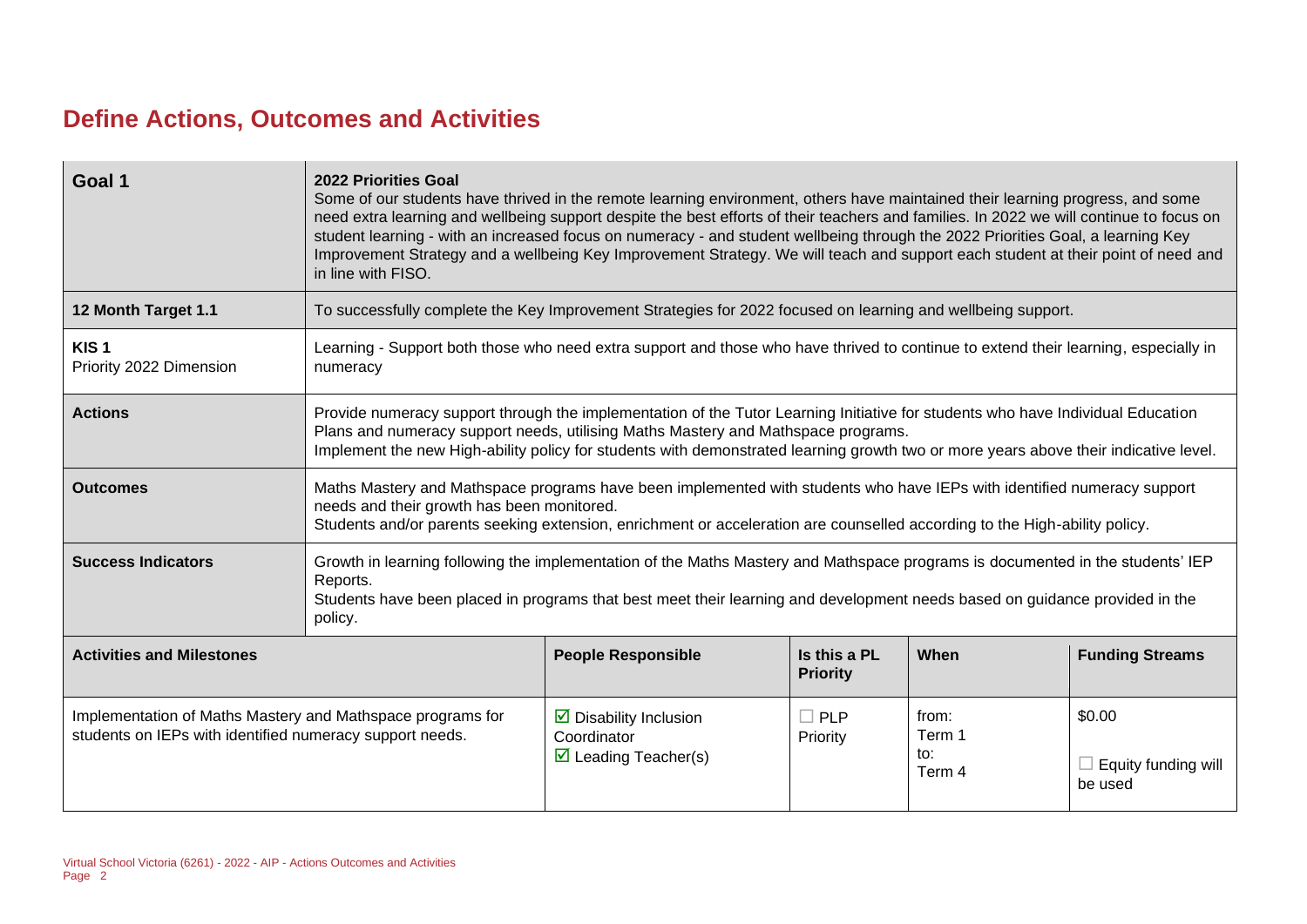|                                                                                                                                                  |                             | $\triangleright$ Numeracy Improvement<br>Teacher<br>$\overline{\mathbf{M}}$ Teacher(s)                                                                                                                                                                                                                                                                                                                                                                                                                                      |                        |                                  | $\Box$ Disability Inclusion<br>Tier 2 Funding will be<br>used<br>$\Box$ Schools Mental<br><b>Health Menu items</b><br>will be used which<br>may include DET<br>funded or free items                                                    |
|--------------------------------------------------------------------------------------------------------------------------------------------------|-----------------------------|-----------------------------------------------------------------------------------------------------------------------------------------------------------------------------------------------------------------------------------------------------------------------------------------------------------------------------------------------------------------------------------------------------------------------------------------------------------------------------------------------------------------------------|------------------------|----------------------------------|----------------------------------------------------------------------------------------------------------------------------------------------------------------------------------------------------------------------------------------|
| Placement of students identified as two years or more above<br>expected level in learning programs that will extend or enrich their<br>learning. |                             | ☑ Assistant Principal<br>$\triangleright$ Homegroup teachers<br>$\triangledown$ Leading Teacher(s)                                                                                                                                                                                                                                                                                                                                                                                                                          | $\Box$ PLP<br>Priority | from:<br>Term 1<br>to:<br>Term 3 | \$0.00<br>$\Box$ Equity funding will<br>be used<br>$\Box$ Disability Inclusion<br>Tier 2 Funding will be<br>used<br>$\Box$ Schools Mental<br><b>Health Menu items</b><br>will be used which<br>may include DET<br>funded or free items |
| KIS <sub>2</sub><br>Priority 2022 Dimension                                                                                                      |                             | Wellbeing - Effectively mobilise available resources to support students' wellbeing and mental health, especially the most vulnerable                                                                                                                                                                                                                                                                                                                                                                                       |                        |                                  |                                                                                                                                                                                                                                        |
| <b>Actions</b>                                                                                                                                   | for students in Years 7-10. | Implement the Social Emotional Learning Program which was created in collaboration with Professor Helen Cahill.<br>Continue to build the capacity of staff to support student wellbeing through participation in whole school professional learning on<br>Trauma Informed Practice facilitated by the Australian Childhood Foundation. Firstly, with a train the trainer focus for the Wellbeing<br>team and Leading Teachers with specific responsibilities in the area and then through two whole school Curriculum Days. |                        |                                  |                                                                                                                                                                                                                                        |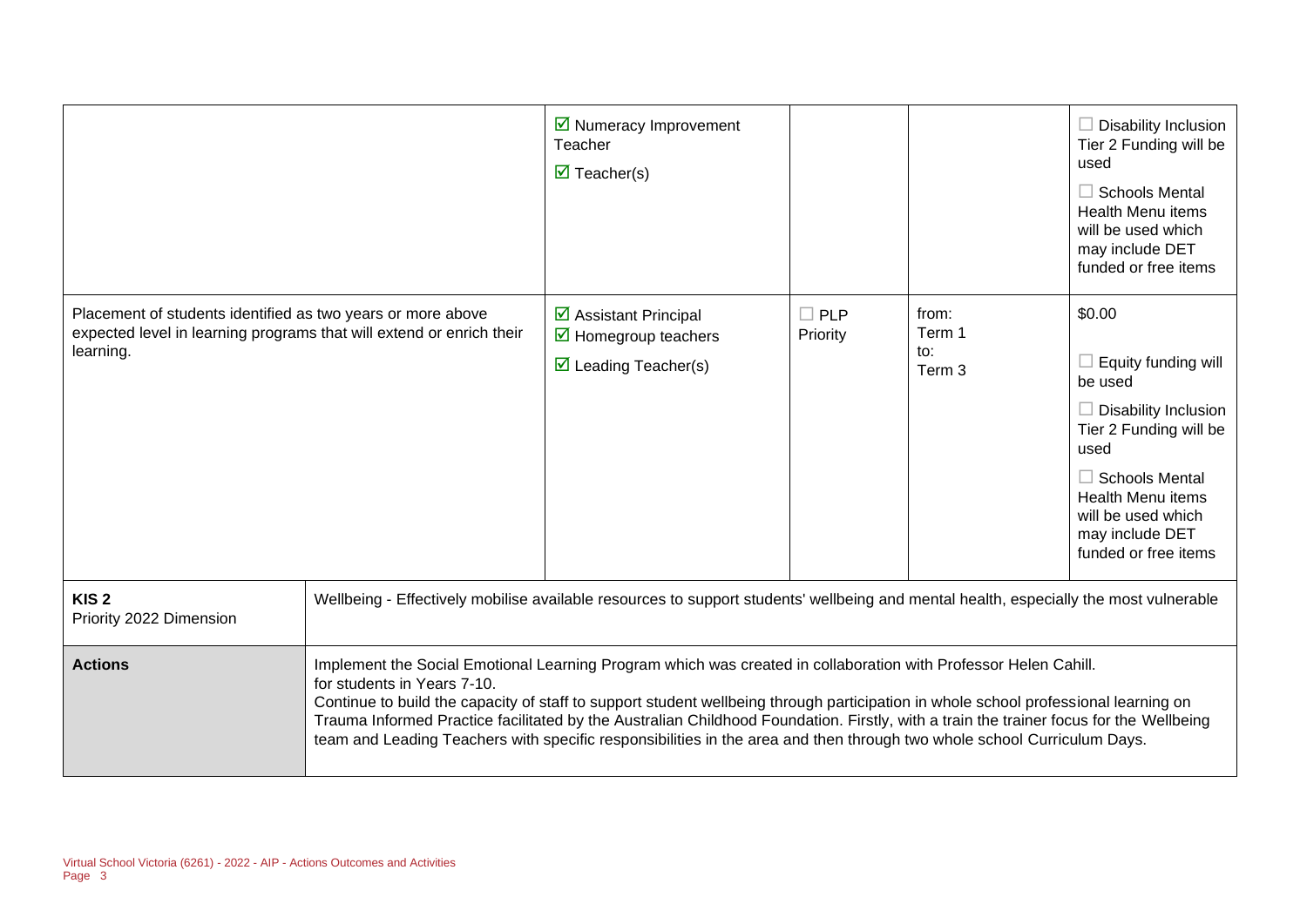| <b>Outcomes</b>                                                                                                                                                                                                          | Learning Advisors have undertaken Professional Learning and have implemented the Social Emotional Learning Program with their<br>Learning Advisory Group students in Years 7-10.<br>Staff will have increased capacity to recognise the impact of trauma on student engagement and learning and to respond to students'<br>needs. This will be evident in their teaching practice and through their Learning Advisor role. |                                                                                                                                              |                                 |                                  |                                                                                                                                                                                                                                 |
|--------------------------------------------------------------------------------------------------------------------------------------------------------------------------------------------------------------------------|----------------------------------------------------------------------------------------------------------------------------------------------------------------------------------------------------------------------------------------------------------------------------------------------------------------------------------------------------------------------------------------------------------------------------|----------------------------------------------------------------------------------------------------------------------------------------------|---------------------------------|----------------------------------|---------------------------------------------------------------------------------------------------------------------------------------------------------------------------------------------------------------------------------|
| <b>Success Indicators</b>                                                                                                                                                                                                | Students have engaged in the Social Emotional Learning Program facilitated by their Learning Advisor.<br>Students who have experienced trauma will be supported by staff who have an understanding of its impact on their learning, know<br>how to respond and when to refer students to appropriate and available support.                                                                                                |                                                                                                                                              |                                 |                                  |                                                                                                                                                                                                                                 |
| <b>Activities and Milestones</b>                                                                                                                                                                                         |                                                                                                                                                                                                                                                                                                                                                                                                                            | <b>People Responsible</b>                                                                                                                    | Is this a PL<br><b>Priority</b> | When                             | <b>Funding Streams</b>                                                                                                                                                                                                          |
| Students have engaged in the Social Emotional Learning Program<br>facilitated by their Learning Advisor.                                                                                                                 |                                                                                                                                                                                                                                                                                                                                                                                                                            | $\overline{\mathbf{z}}$ Allied Health<br>☑ Homegroup teachers<br>$\triangleright$ Leading Teacher(s)<br>☑ Student Wellbeing Co-<br>ordinator | $\Box$ PLP<br>Priority          | from:<br>Term 1<br>to:<br>Term 4 | \$0.00<br>Equity funding will<br>be used<br>$\Box$ Disability Inclusion<br>Tier 2 Funding will be<br>used<br>$\Box$ Schools Mental<br><b>Health Menu items</b><br>will be used which<br>may include DET<br>funded or free items |
| Students who have experienced trauma will be supported by staff<br>who have an understanding of its impact on their learning, know<br>how to respond and when to refer students to appropriate and<br>available support. |                                                                                                                                                                                                                                                                                                                                                                                                                            | $\overline{\mathbf{z}}$ All Staff                                                                                                            | $\overline{M}$ PLP<br>Priority  | from:<br>Term 1<br>to:<br>Term 2 | \$0.00<br>Equity funding will<br>be used                                                                                                                                                                                        |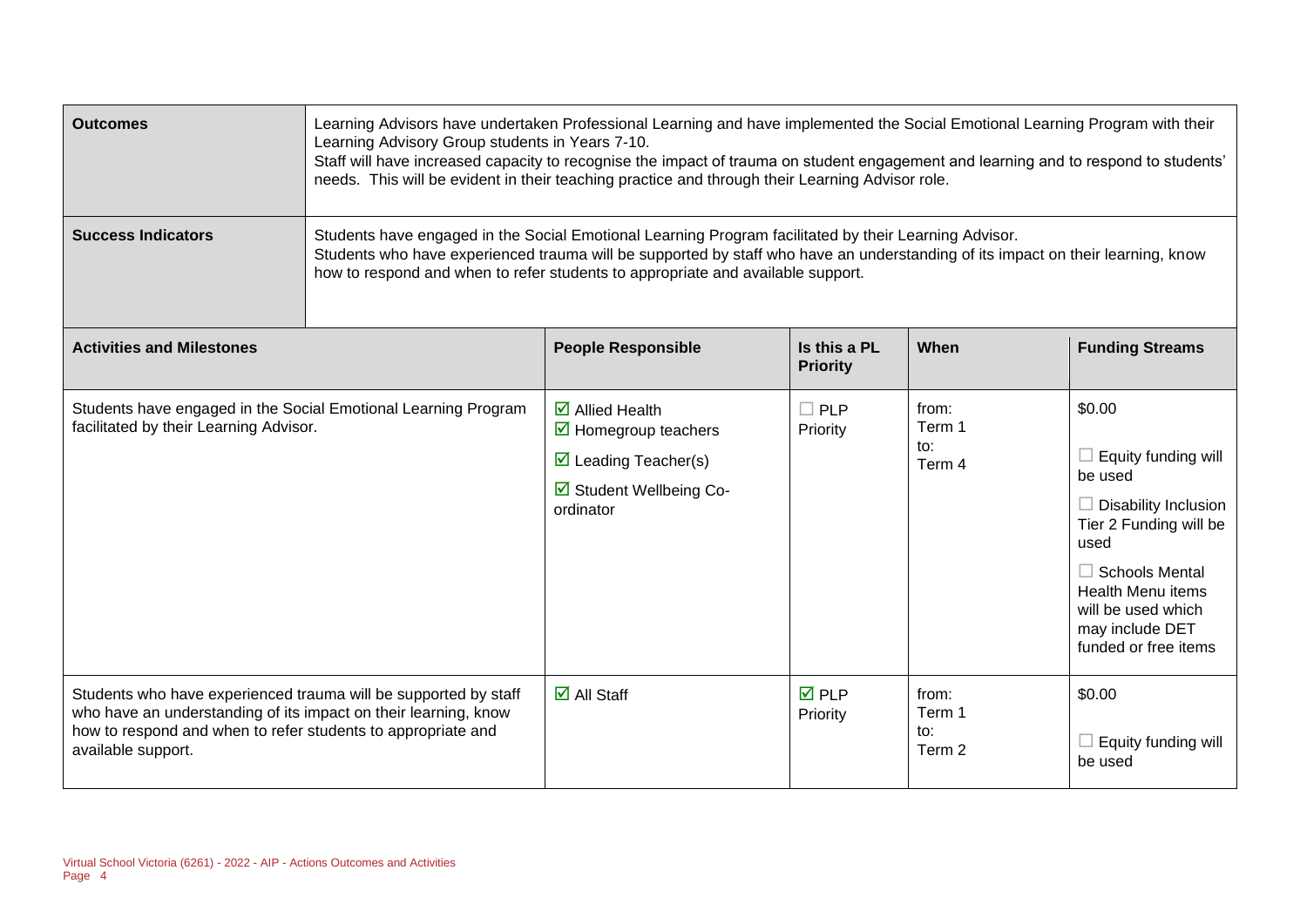|  |  | Disability Inclusion<br>Tier 2 Funding will be<br>used                                               |
|--|--|------------------------------------------------------------------------------------------------------|
|  |  | Schools Mental<br>Health Menu items<br>will be used which<br>may include DET<br>funded or free items |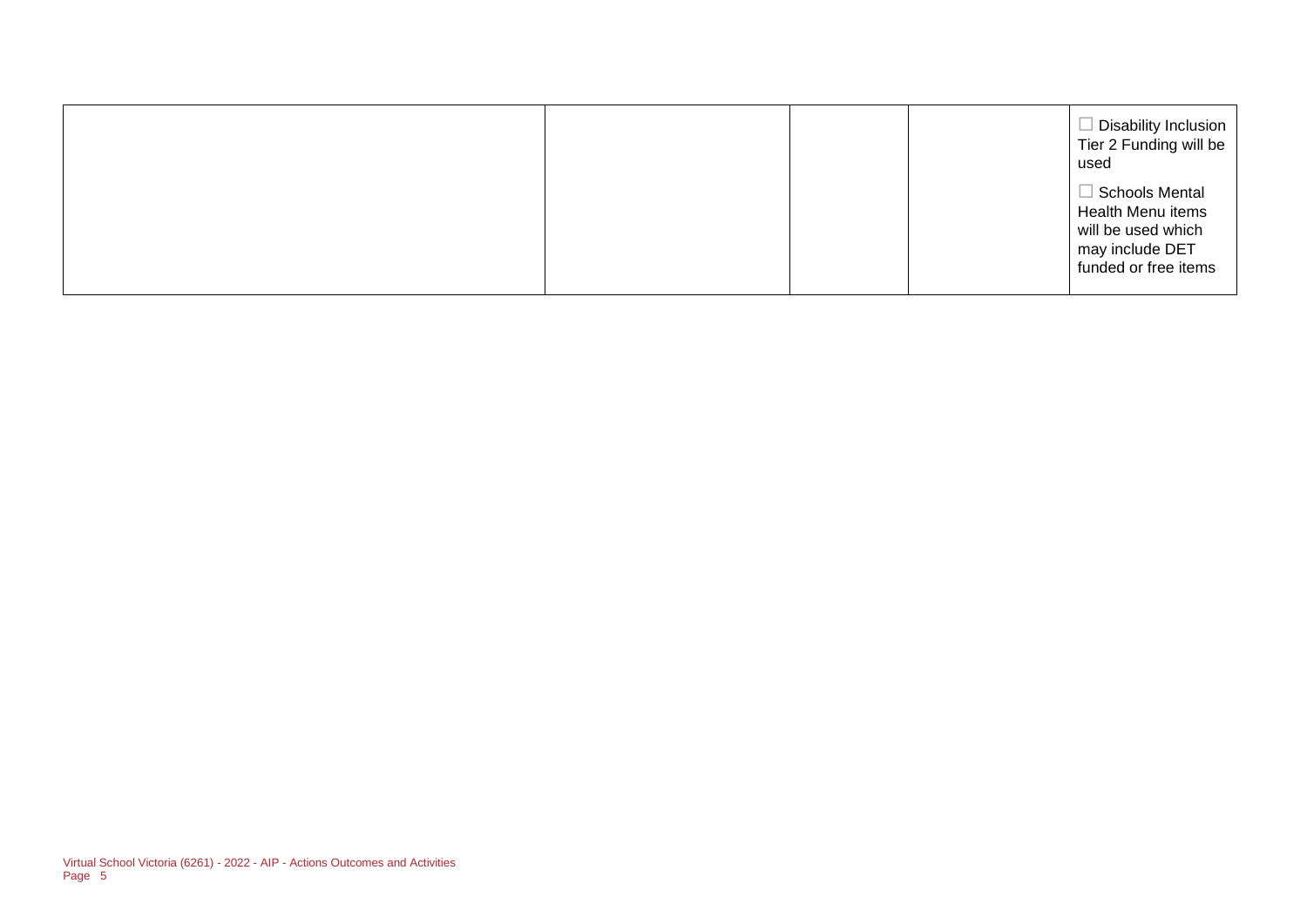### **Funding Planner**

#### Summary of Budget and Allocated Funding

| <b>Summary of Budget</b>            | School's total funding (\$) | <b>Funding Allocated in activities (\$)</b> | Still available/shortfall |
|-------------------------------------|-----------------------------|---------------------------------------------|---------------------------|
| <b>Equity Funding</b>               | \$2,521.00                  | \$2,521.00                                  | \$0.00                    |
| Disability Inclusion Tier 2 Funding | \$0.00                      | \$0.00                                      | \$0.00                    |
| Schools Mental Health Fund and Menu | \$0.00                      | \$0.00                                      | \$0.00                    |
| <b>Total</b>                        | \$2,521.00                  | \$2,521.00                                  | \$0.00                    |

#### Activities and Milestones – Total Budget

| <b>Activities and Milestones</b> | <b>Budget</b> |
|----------------------------------|---------------|
| <b>Totals</b>                    | \$0.00        |

#### Activities and Milestones - Equity Funding

| <b>Activities and Milestones</b> | <b>When</b> | Funding allocated (\$) | Category |
|----------------------------------|-------------|------------------------|----------|
| <b>Totals</b>                    |             | \$0.00                 |          |

#### Activities and Milestones - Disability Inclusion Funding

| When<br><b>Funding allocated (\$)</b><br><b>Activities and Milestones</b><br>Category |  |
|---------------------------------------------------------------------------------------|--|
|---------------------------------------------------------------------------------------|--|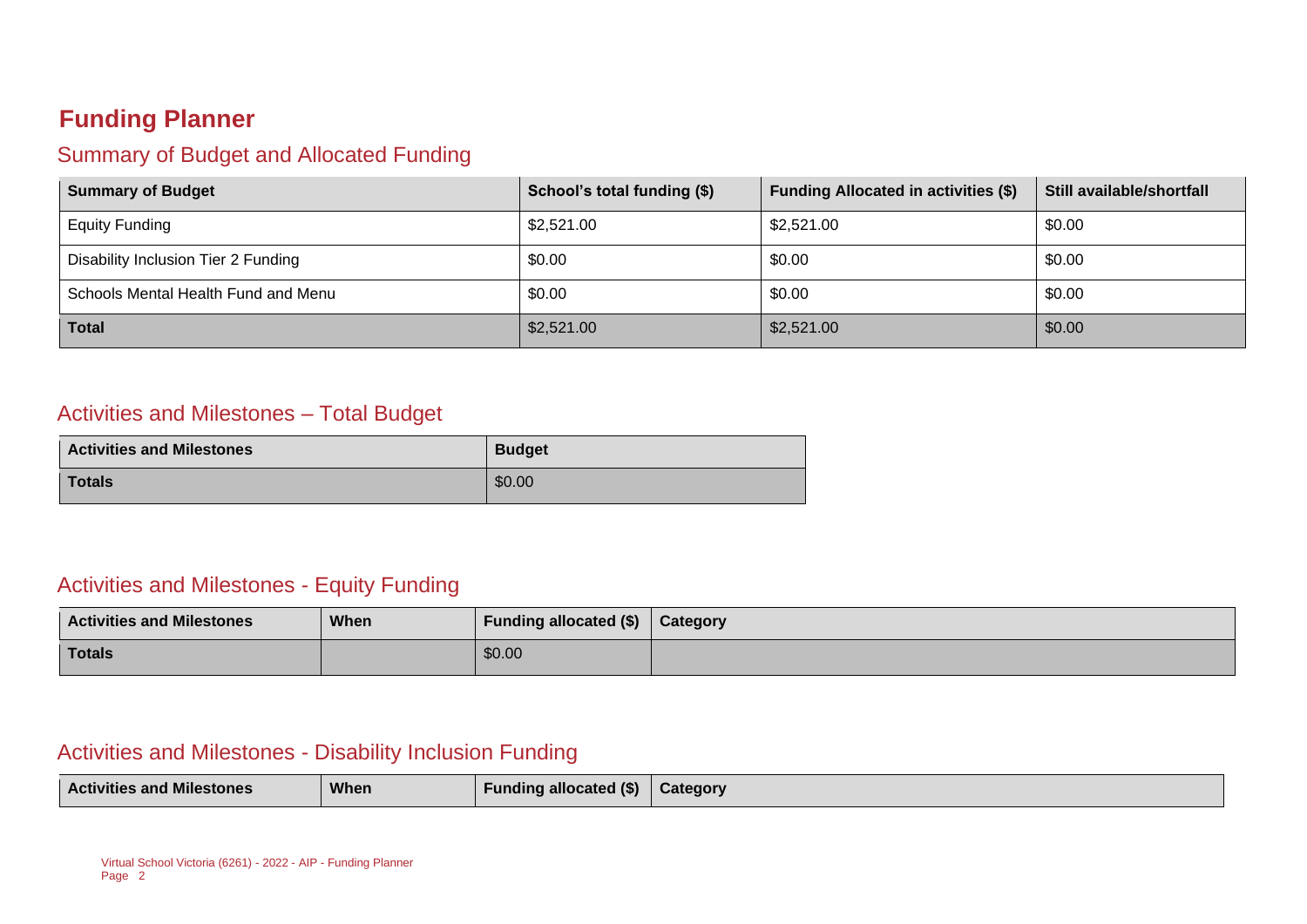| <b>Totals</b> | \$0.00 |  |
|---------------|--------|--|
|---------------|--------|--|

#### Activities and Milestones - Schools Mental Health Fund and Menu

| <b>Activities and Milestones</b> | When | <b>Funding allocated (\$)</b> | Category |
|----------------------------------|------|-------------------------------|----------|
| Totals                           |      | \$0.00                        |          |

#### Additional Funding Planner – Total Budget

| <b>Activities and Milestones</b> | <b>Budget</b> |
|----------------------------------|---------------|
|                                  | \$2,521.00    |
| <b>Totals</b>                    | \$2,521.00    |

#### Additional Funding Planner – Equity Funding

| <b>Activities and Milestones</b> | When                             | <b>Funding allocated (\$)</b> | Category                                                      |
|----------------------------------|----------------------------------|-------------------------------|---------------------------------------------------------------|
|                                  | from:<br>Term 1<br>to:<br>Term 4 | \$2,521.00                    | $\triangleright$ Teaching and learning programs and resources |
| <b>Totals</b>                    |                                  | \$2,521.00                    |                                                               |

#### Additional Funding Planner – Disability Inclusion Funding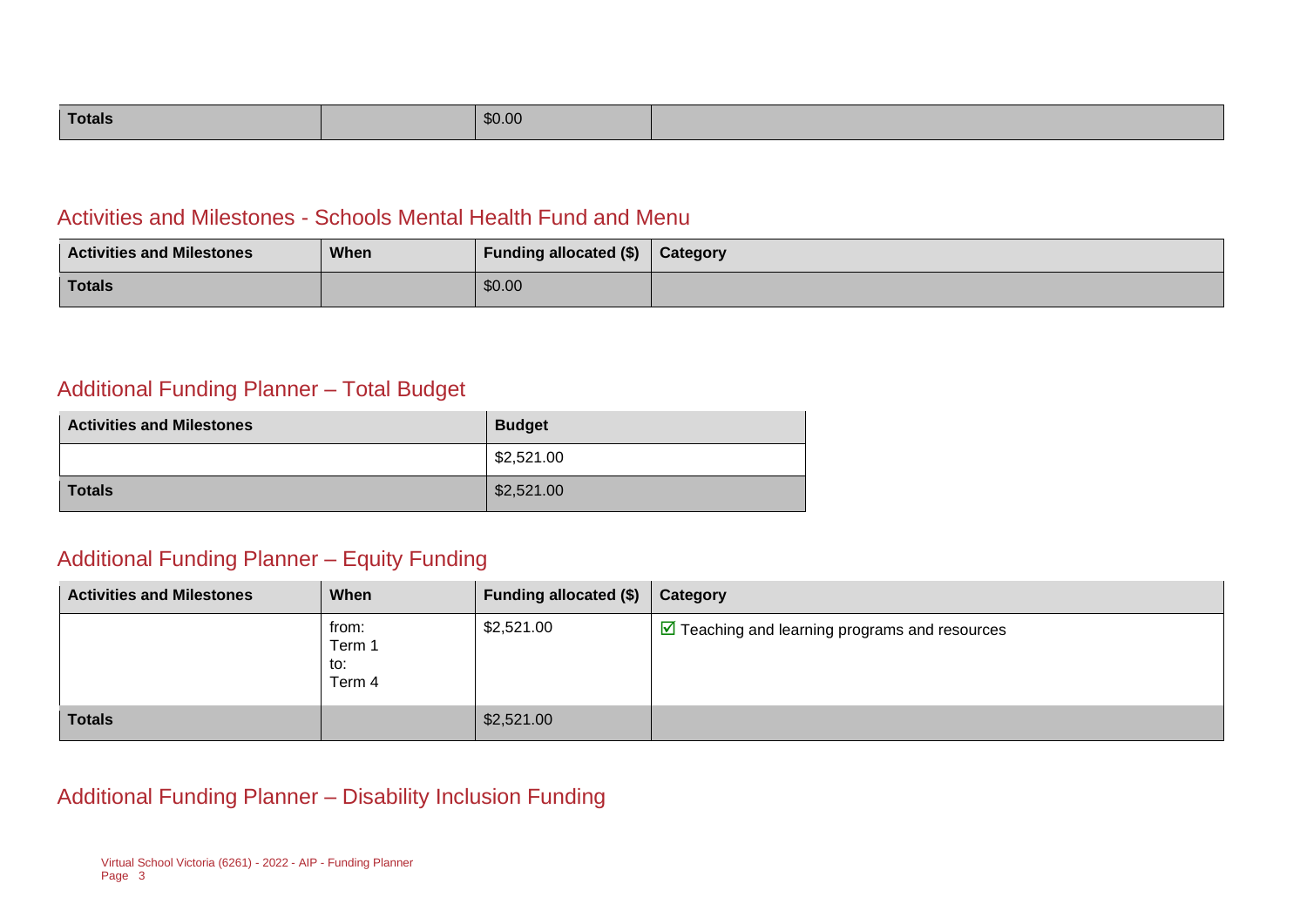| <b>Activities and Milestones</b> | When                             | Funding allocated (\$)   Category |  |
|----------------------------------|----------------------------------|-----------------------------------|--|
|                                  | from:<br>Term 1<br>to:<br>Term 4 |                                   |  |
| <b>Totals</b>                    |                                  |                                   |  |

## Additional Funding Planner – Schools Mental Health Fund and Menu

| <b>Activities and Milestones</b> | When                             | Funding allocated (\$) Category |  |
|----------------------------------|----------------------------------|---------------------------------|--|
|                                  | from:<br>Term 1<br>to:<br>Term 4 |                                 |  |
| Totals                           |                                  |                                 |  |